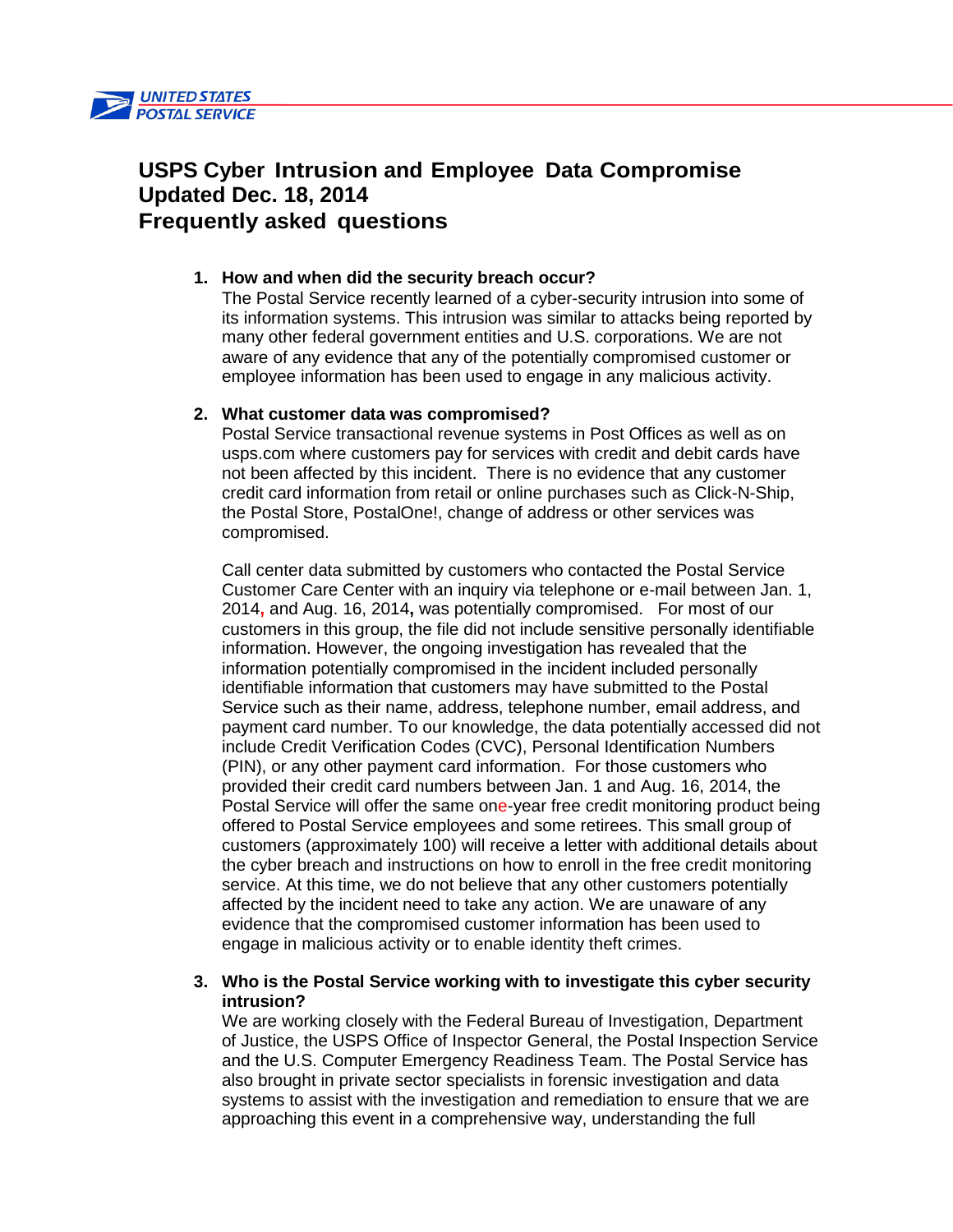implications of the cyber intrusion and putting in place safeguards designed to strengthen our systems.

**4. Why were customers not told of the cyber breach immediately after it was discovered?**

Communicating the breach immediately would have put the remediation actions in jeopardy and might have resulted in the Postal Service having to take its information systems offline again. We are unaware of any evidence that any of the compromised information has been used to engage in any malicious activity.

**5. Were recent weekend information network system problems (11/8-11/9) connected to the breach incident?**

Yes. The Postal Service took some systems off-line as part of the cyber security intrusion mitigation efforts. We know this caused an inconvenience to some customers but this was an important step to improve our systems and help prevent future sophisticated cyber incidents from occurring similar to those that have affected other major corporations and government agencies.

## **6. Since employees are being offered free credit monitoring for one year, is the same service available for customers who contacted the Customer Care Center?**

The comprehensive investigation has not resulted in any evidence that credit monitoring is needed for customers. Moreover, for both customers and employees, we are not aware of any evidence that any of the potentially compromised information has been used to engage in any malicious activity.

**7. How does the breach affect customers who take advantage of the Postal Service's partnership with companies like FedEx and UPS – such as "last mile" services?**

The investigation has found no compromise of customer data from these services. The only customer impact found as a result of the investigation is some information provided by customers who contacted the Postal Service Customer Care Center with an inquiry by phone or e-mail between Jan. 1, 2014, and Aug. 16, 2014. This compromised data consists of names, addresses, telephone numbers, e-mail addresses and other information for those customers who may have provided this information.

**8. What is the impact of the breach to suppliers and contractors?**

Based on the results of the investigation thus far, we are not aware of any implications for suppliers/contractors as a result of the cybersecurity intrusion.

#### **9. What precautions have been taken since the breach?**

We are instituting numerous additional security measures, some of which are equipment and system upgrades that will not be visible to users, and some are changes in employee policies and procedures that we will be rolling out in the coming days and weeks.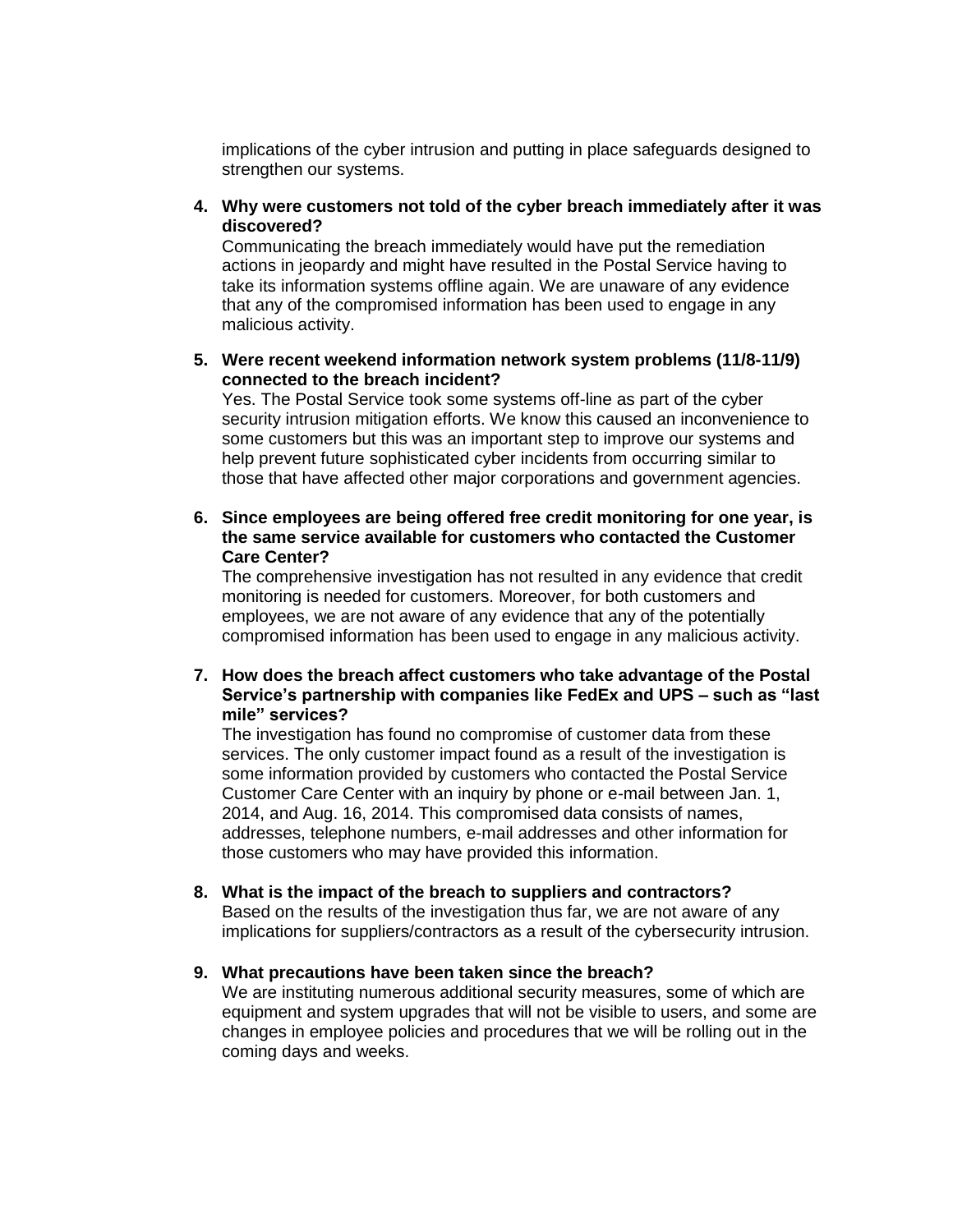### **10. Have any lessons been learned from this?**

The security of our information systems has always been a top priority of the Postal Service. Despite this, the Postal Service has now joined the growing list of major companies and governmental agencies that have been breached in similar ways. Customers can count on the Postal Service to safeguard personal information. This is a responsibility we continue to take very seriously. The entire leadership of the Postal Service is committed to taking steps to strengthen the security of its systems.

# **11. Independent surveys show customers identify the Postal Service as a highly trusted government agency and company. Why should customers and employees continue to trust the Postal Service with their sensitive information?**

The Postal Service has earned its reputation as one of the most trusted companies and government agencies in the country. The privacy and security of employee and customer data is of the utmost importance to us. Despite devoting a great deal of time and attention to the security of our information systems, the Postal Service joins the list of major companies and government agencies that have had similar cyber intrusions. The remediation efforts we took to address the cyber breach have resulted in an even stronger system to protect our data. The entire leadership of the Postal Service is committed to taking steps preventing something like this from happening again.

## **12. I recently applied for and obtained a passport through the Postal Service. Is my personal information at risk due to this breach?**

No. The investigation has resulted in no evidence of any customer data being compromised from the passport application process.

# **13. I'm concerned about a** *New York Times* **article that mentioned "surveillance" of mail. Is this connected with the cyber-intrusion incident and what is meant by "mail covers"?**

The *New York Times* article is unrelated to the cyber breach. The *Times* article titled "Report Reveals Wider Tracking of Mail in U.S." published on Tuesday, Oct. 28, 2014, is extremely disappointing. The article is inaccurate and unfairly presents a one-sided version of the facts. First and foremost, the United State Postal Service respects the privacy of its customers and the sanctity of the mail. Contrary to what is suggested in the article, the Postal Service does not monitor the mail behavior of its customers and it does not maintain any system or program of so-called "surveillance." Unfortunately, and perhaps to create a news story where there is none, the *New York Times* article conflates three independent mail programs in order to create the wholly false impression that there is some vast mail monitoring system in operation. While such an assertion may make for a more interesting news article – it is not based on the facts. Mail covers are used for criminal investigations. The increased use of mail covers in 2013 and 2014 is connected to single packages investigated involving illegal drug shipments. Eighty percent of all mail covers in 2014 were related to these important investigations. All other mail covers have actually decreased by more than 30 percent since 2012. It is unfortunate that the *New York Times* presented such a distorted view of the facts. Its readership would